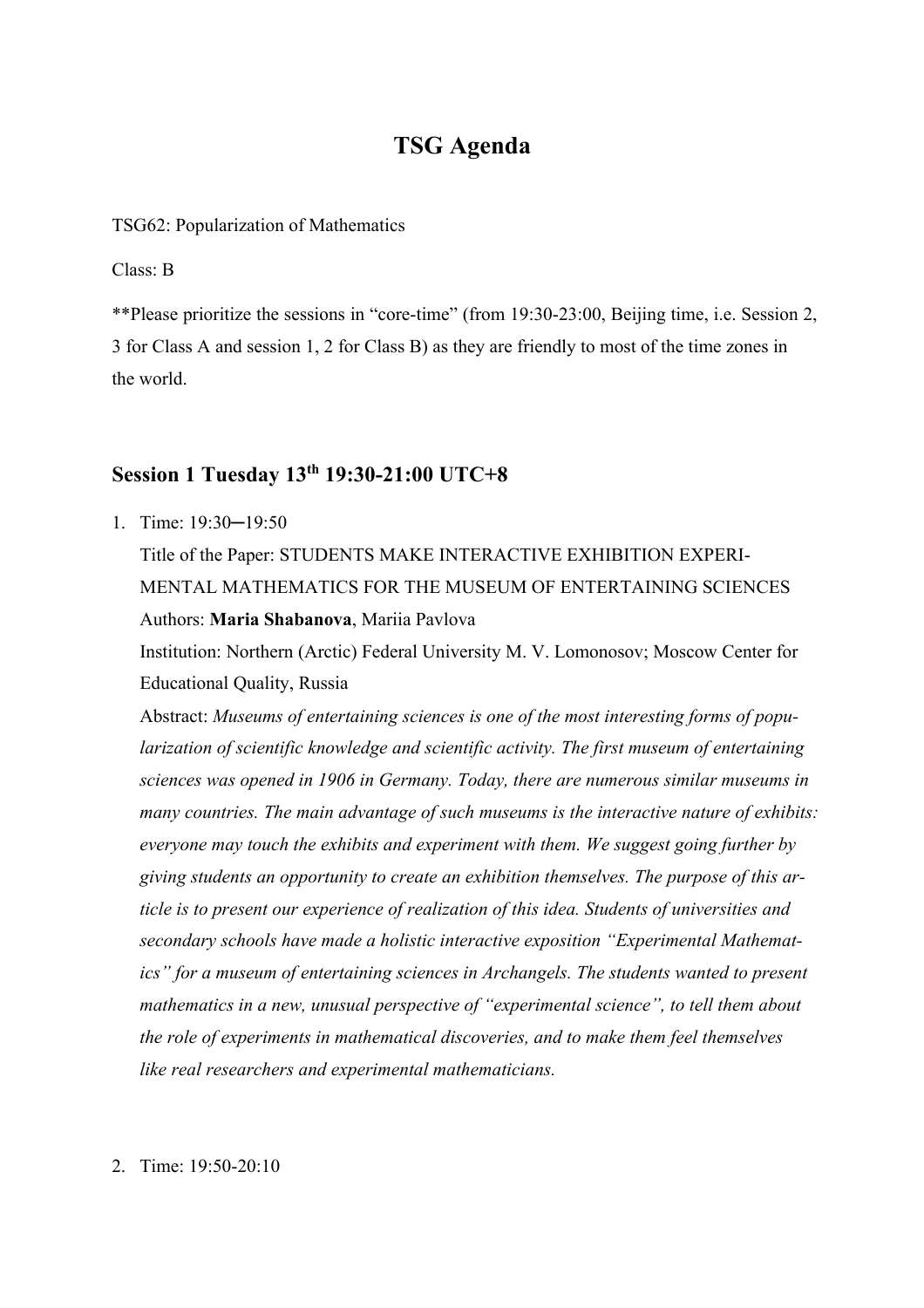## Title of the Paper: MATHCITYMAP - POPULARIZING MATHEMATICS AROUND THE GLOBE WITH MATHS TRAILS AND SMARTPHONE

Authors: Iwan Gurjanow, **Joerg Zender,** Matthias Ludwig

Institutions: Goethe University Frankfurt ; University of Applied Science Rhein Main, Germany

Abstract: *For already over 40 years mathematics trails have been used in order to improve the attitude towards mathematics. With the availability of mobile devices, a new approach came into sight for mathematics trails and thus the MathCityMap project was founded. The projects started by reconstructing the workflow to create and walk a maths trail but then moved on to use the potential of mobile devices to create a completely new maths trail experience by elements of gamification, automatic feedback and communication. This paper describes the efforts of the project, evaluations and continuous development along with the needs of its users. The experiences which are shared in the paper may be useful for other initiatives to popularize mathematics.*

#### 3. Time: 20:10-20:30

Title of the Paper: BEYOND THE CLASSROOM AND CURRICULUM: THE ANNU-AL MATHS CAMP AT BAHIR DAR UNIVERSITY, ETHIOPIA 2013 - 2019 Authors: **Abdu Mohammed Seid**, Yismaw Abera Wassie, Danny Parsons, Haile Yideg, Assaye Walelign

Institutions: Bahir Dar University, IDEMS International, Ethiopia

Abstract: *We share our experience of conducting an annual week-long mathematics camp for school students from grade 7 – 12 at Bahir Dar University, Ethiopia since 2013. The camp considers the teaching and learning of mathematics concepts outside of the school curriculum in an engaging way with a motto: "Learning mathematics through fun". The main aim of the camp is to develop students' interest towards mathematics, change their perceptions of mathematics as a difficult subject and show its applicable nature to the real world. Assessment of case studies and student feedback and evaluations has shown that the camp has had an effect on students' attitude beyond the camp when they return to school and in further studies.*

4. Time: 20:30-20:40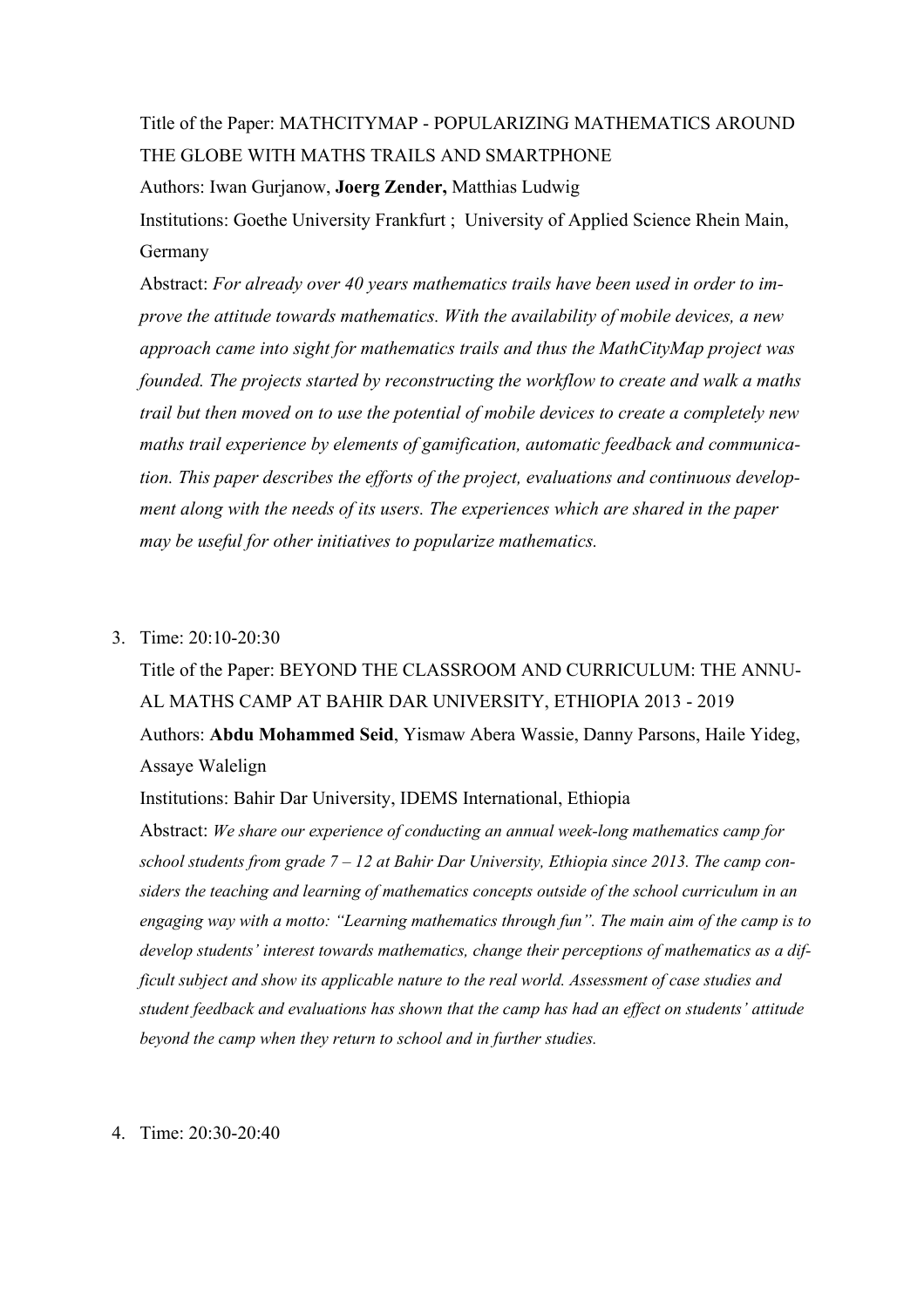Title of the Paper: RECONSIDERING THE M IN STEM: LEADERS CONCEPTIONS OF MATHEMATICS TO EMPOWER GIRLS IN GEMS CLUBS Authors: Rose Mbewe, Sue Ellen Richardson, **Lili Zhou**

Institutions: Purdue University, USA

Abstract: *Working with leaders of afterschool STEM clubs for girls, Girls Excelling in Math and Science (GEMS), two goals drive our study: to highlight mathematics in STEM activities and to reconceptualize views of mathematics in informal learning settings. We use Photovoice to investigate 20 leaders' conceptualization of mathematics. Building on leaders' mathematical conceptions, we will collaborate with the leaders to develop a mathematics toolkit that highlights mathematics in STEM activities and reconceptualizes mathematics as an activity of wonder and creativity. Our perspective values the mathematics embedded in everyday lives that can be leveraged to broaden leaders' views of what counts as mathematics.*

………………………………………….

## **Session 2 Friday 16th 21:30-23:00 UTC+8**

5. Time: 21:30-21:50

Title of the Paper: **Creating Access to Engaged Views of Mathematics and Teaching** 

**Through Informal Learning Spaces**

Authors: **Lynn Liao Hodge,** Shande King, Qintong Hu

Institution: University of Tennessee, USA ; Shandong University of Science and Technology, China

Abstract: *This paper examines an informal learning setting that created a hybrid space for families, preservice teachers, and teaching interns to come together to engage with mathematics and teaching. The data analyzed included surveys, reflections, and focus interviews. Data and attendance documentation indicate that this hybrid space afforded engaged views of mathematics and mathematics teaching and holds potential for the popularization of mathematics.*

6. Time: 21:50-22:00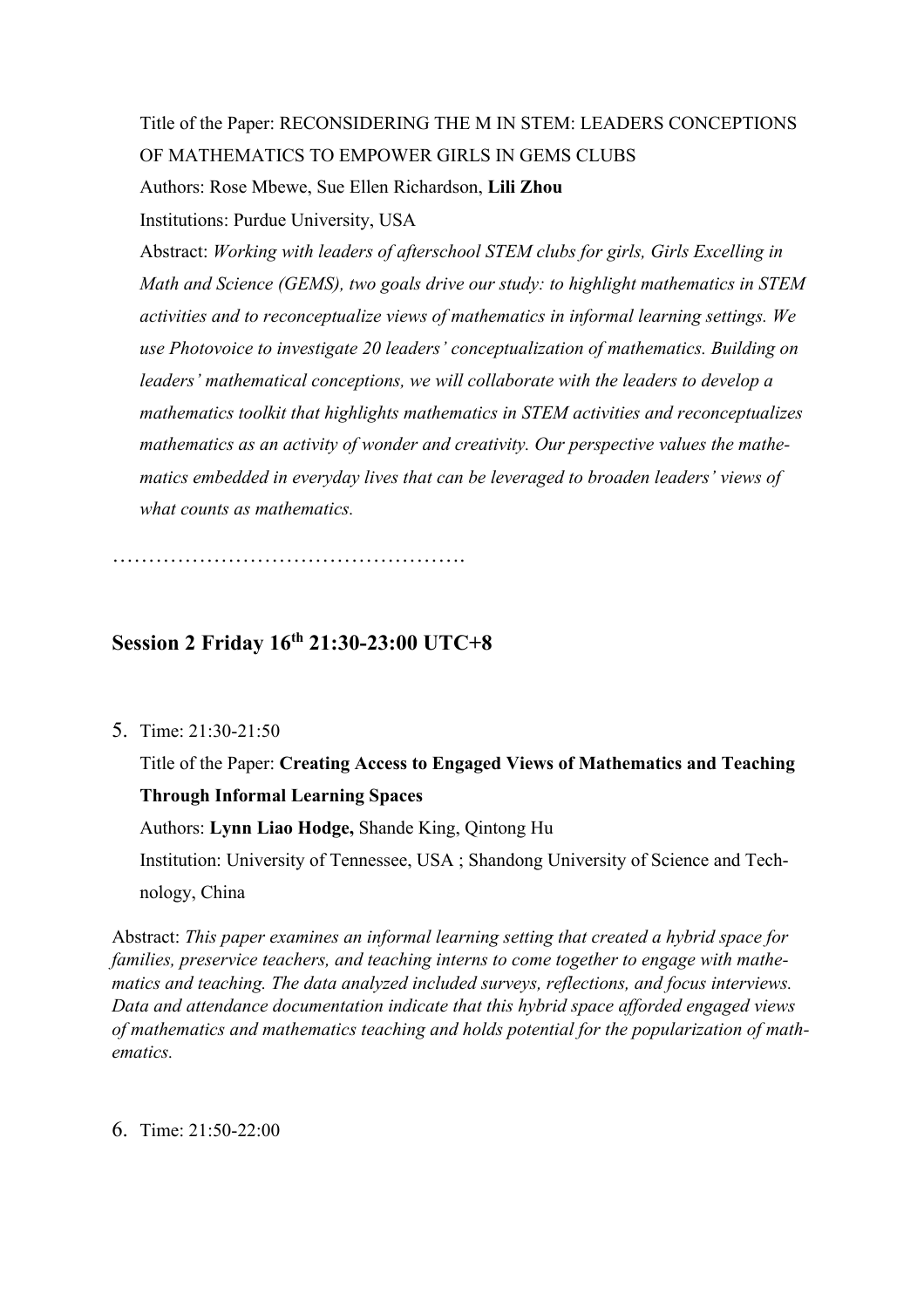Title of the Paper: **INCREASING MATH APPRECIATION USING THE UPPER** 

#### **LEVELS OF BLOOMS TAXONOMY**

### Author: **Manmohan Kaur**

Institution: Benedictine University, Chicago, USA

Abstract: *Not everyone is a great artist, but we don't often hear, "I dislike art." Most people are able to appreciate visual arts, music and sports, without necessarily excelling in it themselves. On the other hand, the phrase "I dislike math" is widely prevalent. This is especially ironic in our current society, where mathematics affects our day-to-day activities in essential ways such as e-commerce and e-mail. This paper describes the opportunity to popularize mathematics by focusing on its fun and creative aspects, and illustrates this opportunity through a brief discussion of interdisciplinary topics that expose the beauty, elegance and value of mathematics within and beyond the typical K-FG curriculum. We share practical outreach methods inspired by real, fun mathematics, and our experience with a liberal arts 'math for poets' course which aims to develop math appreciation without losing its rigor or depth. While many of us are not comfortable doing live performances or podcasts, we all can use these methods to encourage a more positive mindset about mathematics in our communities.*

7. Time: 22:00-22:20

### Title of the Paper: **MATH+ORIGAMI+PUZZLES+MAGIC -> THE ODDS ARE**

#### **ALWAYS IN FAVOR OF FUN**

#### Author: **Violeta Vasilevska**

Institution: Utah Valley University, USA

Abstract: *This presentation will highlight several hands-on math projects that the presenter has used in various outreach settings. First, the overview of the various outreach programs/activities will be given. Then demonstration of the math hands-on projects will be presented. These projects demonstrate to students and a more general audience that math is beautiful, fun, interesting, exciting, and extremely useful. In addition, the projects provide various applications and connections to other fields. Moreover, they increase students' selfconfidence in their own math abilities. Some of the hands-on projects discussed will include math and Origami; different approaches to solve the Instant Insanity puzzle; and several magic tricks involving cards, magic squares, etc. Furthermore, survey data on how learning math concepts in these types of informal settings affected the participants' attitudes toward mathematics will be presented.*

………………………………………………………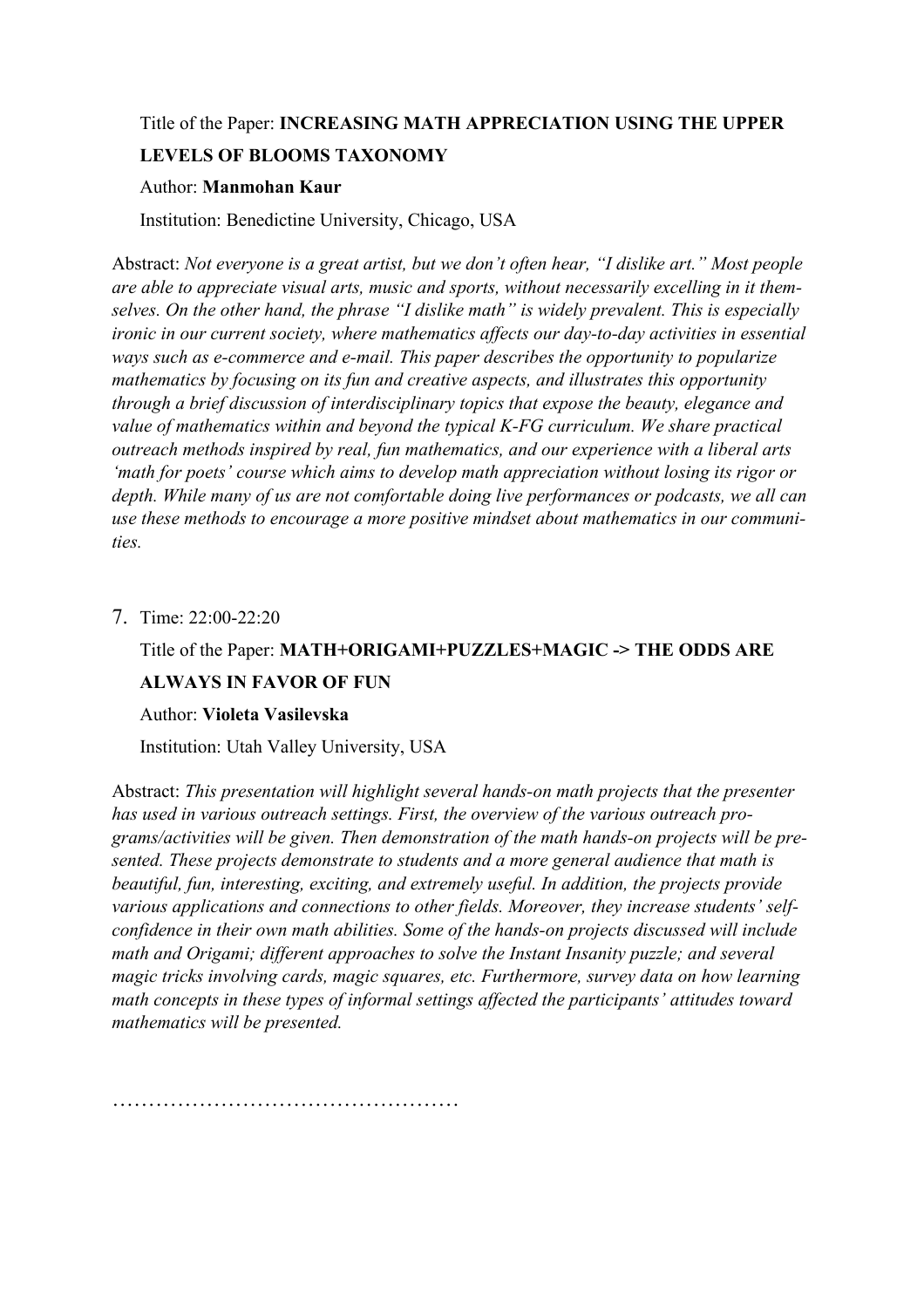### **Session 3 Saturday 17th 14:30-16:30 UTC+8**

8. Time: 14:30─14:40

Title of the Paper: **Some Suggestions on School-based Curriculum Construction of Mathematics Culture For Middle School**

Authors: Junfeng Ma, Yaqiang Yan

Institution: School of Mathematical Sciences, Soochow University, China

Abstract: *This paper provides the theory and framework of curriculum system for the school-based curriculum construction of mathematics culture for middle school. According to the basic theory of mathematics curriculum research, we suggest the principle, the idea, the objectives, the topic contents of the curriculum for middle schools, as well as the suggestions of its practice and evaluation.*

9. Time: 14:40-15:00

Title of the Paper: MATHEMATICAL DRAMA: A NEW FORM OF POPULARIZA-TION OF MATHEMATICS AT EAST CHINA NORMAL UNIVERSITY, CHINA, 2012 - 2019

Authors: Xinyu Liu, Pan Liu, Jiachen Zou

Institution: East China Normal University, China

Abstract: *Mathematical drama is one of the most interesting forms of popularization of mathematics and scientific activity. The purpose of this kind of exploration is to integrate mathematical culture with the art of drama, so that mathematical culture can better enter the life of students, help more students cultivate interest in mathematics learning. We will share our experience of conducting a series of mathematical drama at East China Norma University, China since 2012. Student feedback and evaluations has shown that the mathematical drama is a very interesting and effective form for popularization of mathematics and mathematical culture practice education. Moreover, if time permits, we may also share some clips from the mathematical dramas video.*

10. Time: 15:00-15:20

Title of the Paper: **Mutual Role of Mathematics and Culture** Author: Abolfazl Rafiepour

Institution: Shahid Bahonar University of Kerman, Iran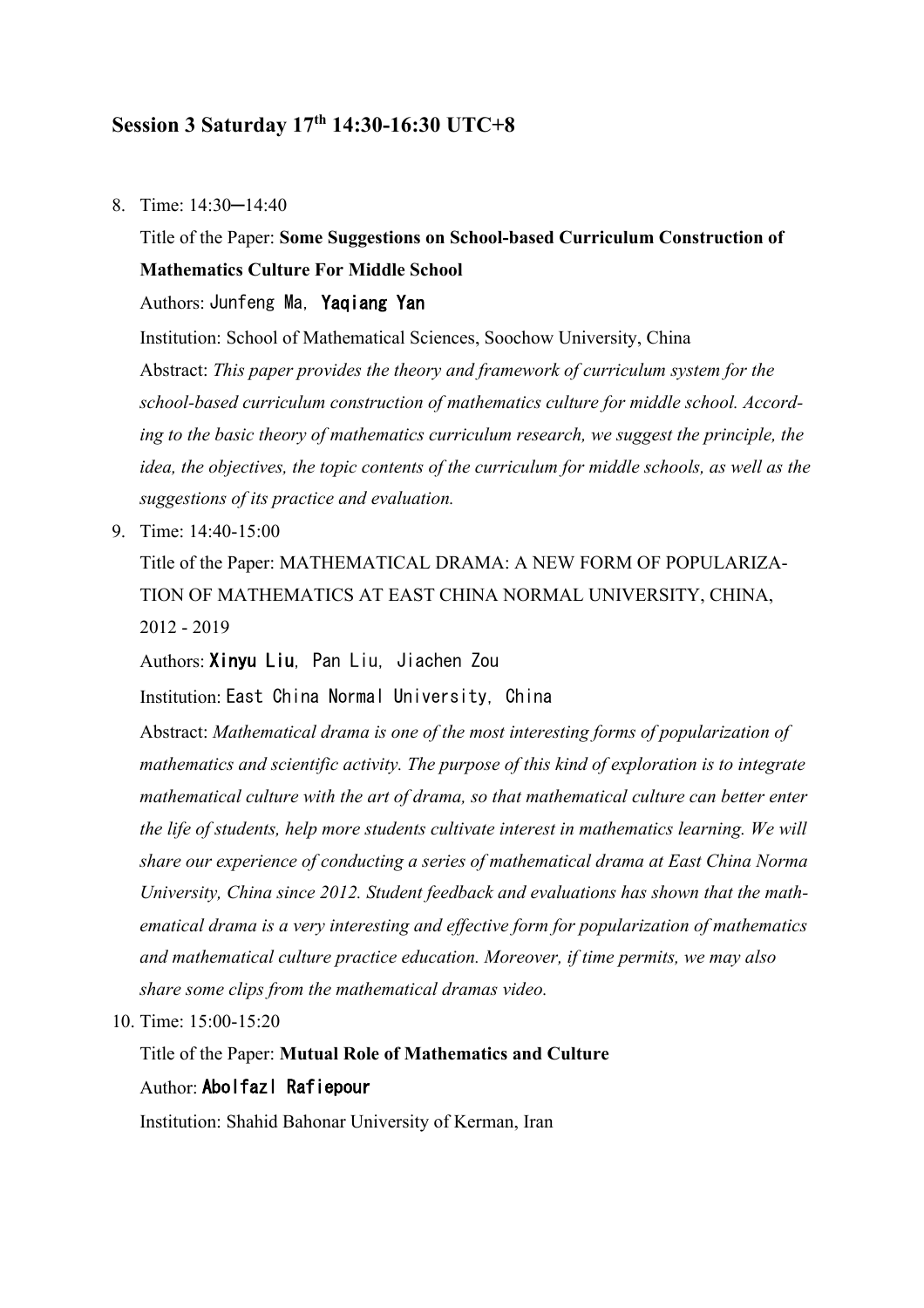Abstract: Review of historical monuments such as ancestors' handicrafts, the investigation of physicians, astronomers, agriculturist, physicists and mathematics and so on are evidences to demonstrate the development of knowledge in the ancient Iran. Such knowledge can be observed in the origin and pure Iranian art namely Iranian carpet. The textures which are integrated with mathematical using at principles by worthy Iranian artists (crafts men and women) have developed Iran's academic standing both in art and mathematics. Therefore, we decided to elaborate mathematical science which used in our ancient culture. Thus, two of the math's effects, art and culture, were chosen to make mathematics more sweet for students, and this palatably can develop the general aims of mathematics education which is the popularization of mathematics in society. This view can help students to see mathematics as a different form of knowledge which will be oppose to common view in society which consider math as difficult and complicated knowledge. The results of several research show that the ways which our ancestors used math in their daily life activities are very interesting and even unique despite of having no formal academic education. So, introduction of such activities can have a significant impact on teaching and learning process in addition to the creating of interest and motivation in students.

11. Time: 15:20-15:40

## Title of the Paper: **KEEPING POPULARIZATION OF MATHEMATICS ON TRACK: FORMATIVE ASSESSMENT**

Authors: Elham Ebrahim Zadeh, Hasan Hoseinpoor, **Einollah Shokrpourrodbari,**  Younes Karimi Fardinpour

Institution: Islamic Azad University, Ahar, Iran

Abstract: *The purpose of this study was to inform the effect of formative assessment on popularization of mathematics. Thirty students participated in the case of vector education in Panzdah Khordad female high school of Shahroud. In this study, as a port of the POA (Popularization Oriented Assessment) approach to popularize mathematics, it has been tried to keep popularization of mathematics on track by formative assessment. Proper usage of internet, computer software, mobile application, teamwork skills, the ability to solve problems out of the traditional exams' mood, to relate mathematics to the real life issue and using interesting and inspiring mathematics to motivate participant were*